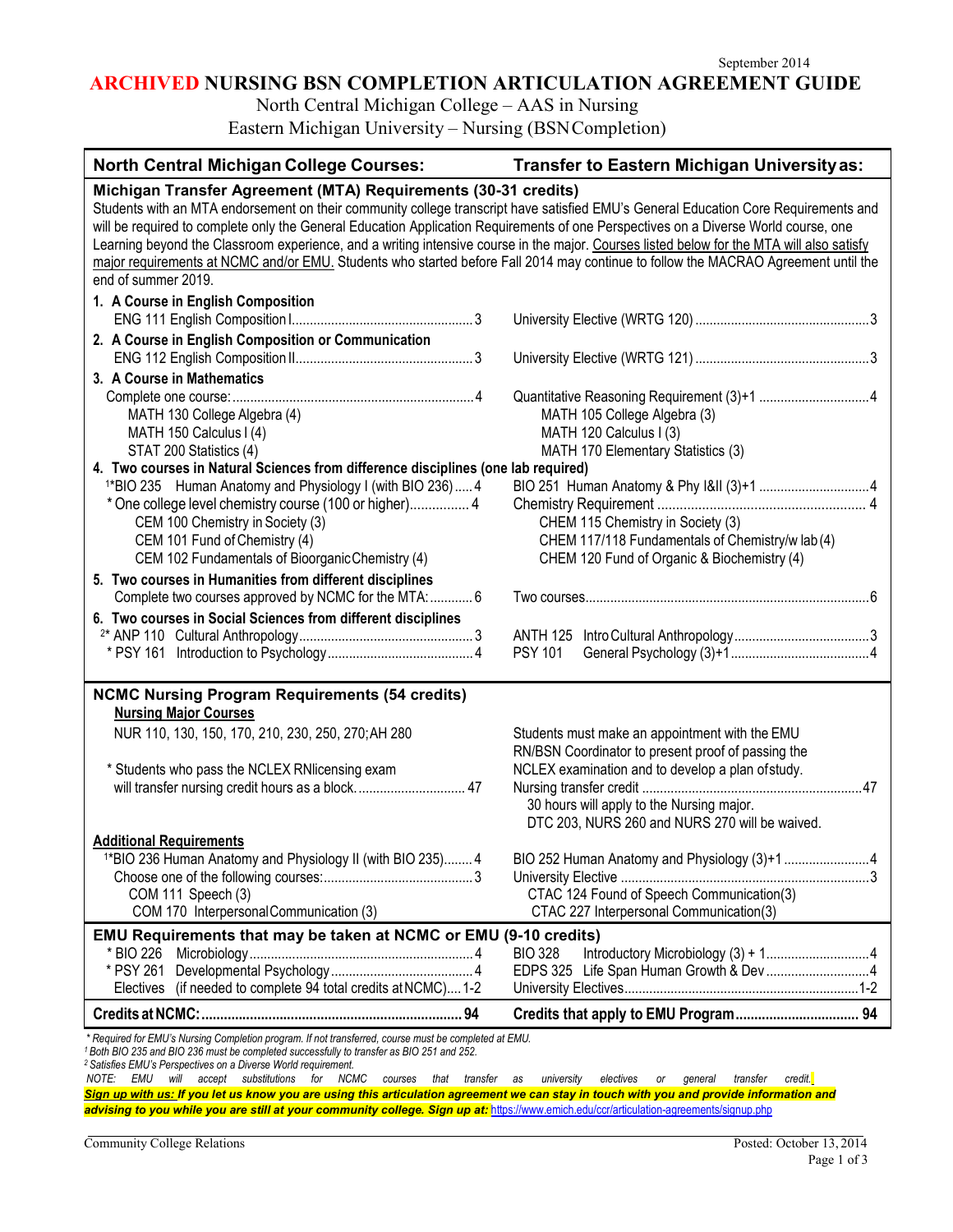# **ARCHIVED NURSING BSN COMPLETION ARTICULATION AGREEMENT GUIDE**

North Central Michigan College – AAS in Nursing Eastern Michigan University – Nursing (BSNCompletion)

| <b>Completion of the Nursing Program at EMU</b>                                                                                                                                                                                                                                                      |                  |
|------------------------------------------------------------------------------------------------------------------------------------------------------------------------------------------------------------------------------------------------------------------------------------------------------|------------------|
| <b>Major Requirements (30 credits)</b>                                                                                                                                                                                                                                                               |                  |
| (3 credits)<br><b>Prerequisite Requirement</b><br>IHHS 200 Reading and Writing in Nursing Studies3                                                                                                                                                                                                   | ś                |
| <b>Nursing Core Courses</b><br>(18 credits)<br>NURS 265 R.N. Essentials of Prof NursingPractice I3<br><sup>1</sup> NURS 365W R.N. Essentials of Prof Nursing Practice II3<br><sup>2</sup> NURS 451 Community Health Nursing Practice (LBC)3<br>NURS 465 R.N. Essentials of Prof NursingPractice III3 | ş<br>I<br>ľ<br>ľ |
| <b>Restricted Nursing Electives</b><br>(5 credits)<br>Consult Nursing Completion Advisor for suggested courses.                                                                                                                                                                                      | ź                |
| <b>University Electives</b><br>(4 credits)<br>Complete enough credit hours to satisfy the minimum<br>requirements. A minimum of 30 credits must be completed at<br>EMU and a minimum of 124 total credits is required to<br>graduate.                                                                |                  |
|                                                                                                                                                                                                                                                                                                      | 1                |
|                                                                                                                                                                                                                                                                                                      | $\star$          |
| The Nursing Completion Program is offered at a number of EMU<br>regional centers and on-line. Contact the BSN Completion<br>program coordinator for more information.                                                                                                                                |                  |
| Note: If sufficient credits hours are not transferred from NCMC,<br>additional EMU credits must be completed to reach the minimum<br>of 124 credit hours required to graduate.                                                                                                                       |                  |

**Suggested Sequence for completing the program:**

| <b>Semester 1</b><br>(7 credits)<br>IHHS 200 Reading and Writing in Nursing Studies3                          |
|---------------------------------------------------------------------------------------------------------------|
| Semester 2<br>$(6 \text{ credits})$<br>NURS 265 R.N. Essentials of Professional Nursing Practice I 3          |
| <b>Semester 3</b><br>$(5 \text{ credits})$<br>NURS 365W R.N. Essentials of Professional Nursing Practice II 3 |
| *Semester 4<br>(7 credits)<br>NURS 465 R.N. Essentials of Professional Nursing Practice III3                  |
| *Semester 5<br>$(5 \text{ credits})$<br>1NURS 451 Community Health Nursing Practice (Lab)  3                  |
| *Semesters 4 and 5 may be switched in the sequence.                                                           |

*1 Satisfies EMU's "Writing Intensive" requirement.*

*2 Satisfies EMU's "Learning beyond the Classroom" requirement.*

*\* A minimum of 124 credit hours required to graduate.*